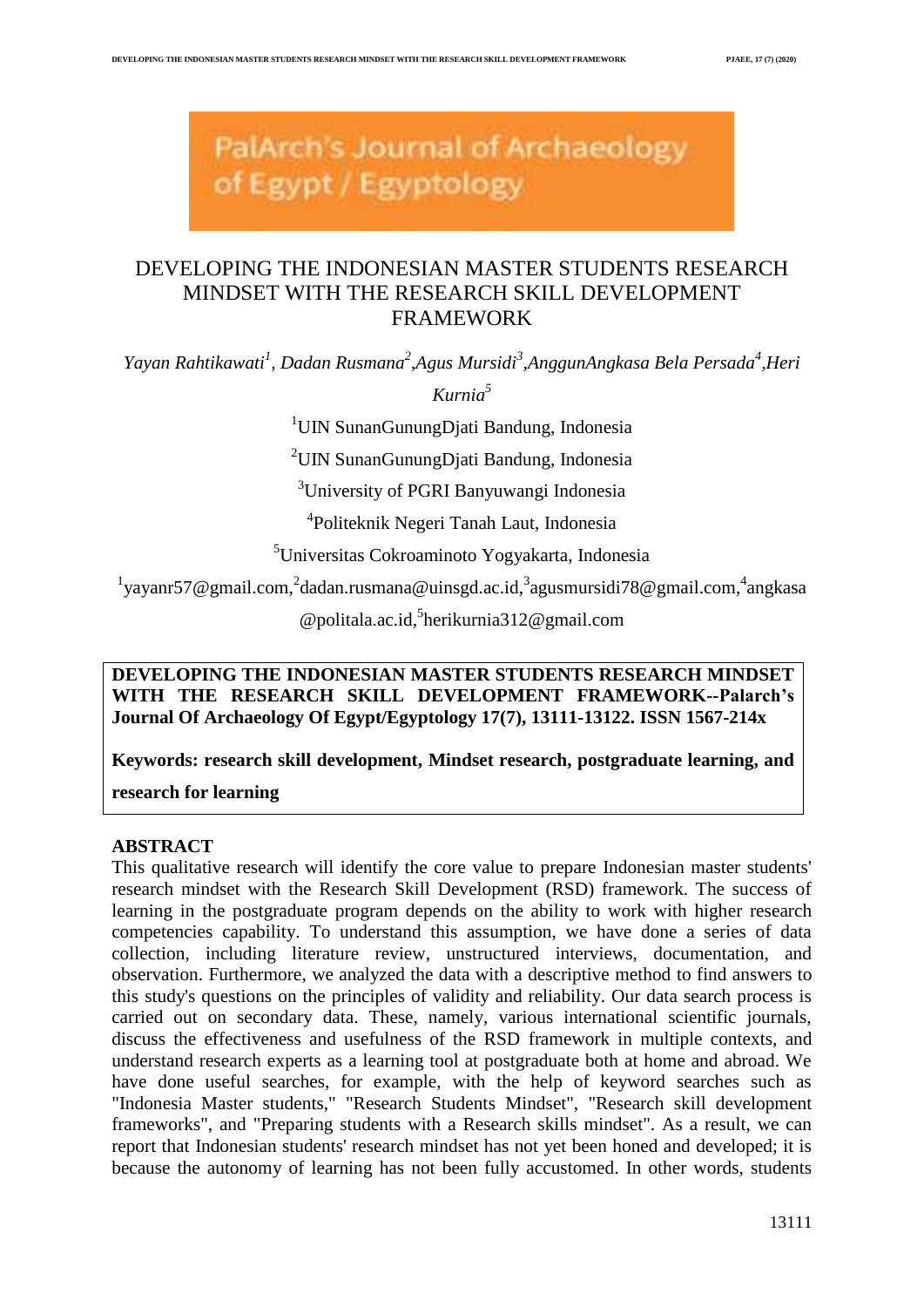still do not depend on the lecture system face to face instead of screen to screen. Thus, it is hoped that these results will be the initial stage to prepare Indonesian students with research strength, especially students with postgraduate degrees where research is a core component for success.

# **INTRODUCTION**

Proficiency in the field of research skills is essential for students in universities. Apart from the academic and teaching demands and the requirements for carrying out the final assignment of a scientific paper, academic research skills play a significant role, a way to extract knowledge and information at its source and record new information and knowledge to become part of the scientific study results. (Balthazard et al., 2006). One of the essential skills in the current college-era is research skills in the form of the ability to carry out studies to carry out scientific writing or academic publications. In addition to formulating understanding content of research studies, this research skill is looking for references and sources of relevant information that will be useful for the author as a basis for the study.

Although at first glance it may seem that skilled research is not so, it is one of the skills most needed both in college and in report writing, especially in the 21st century, when so much information and data is available online that no one is capable of exploiting it. It is sometimes difficult to choose with certainty an item when there is no skill from judging to making decisions. A source of information that is relevant and accurate, and reliable are so crucial in today's study. Research skills and results reporting are essential skills both during college and after returning to both careers and jobs where all require work skills and seek knowledge and life skills in modern times. Zhang et al., (2017)said that they organize research practice communities in agile research studios to advance training and accelerate mastery of research skills. To that end, they have explored the researcher's mindset that is essential to a research skills development framework for Indonesian academics working in modern learning and work.

It is also held for master students who, as beginners, plunge into the world of independent learning by actualizing research skills in academics where assignments and jobs require research and reporting skills. Research Skill Development (RSD) framework is a conceptual research framework that develops both undergraduate and master students' research skills to study and work with full studies and research assignments. Tasks include searching, finding, discussing, analyzing, and testing before students report in writing and publication. They need some necessary research skills and use them, then shape the knowledge they have accumulated. Academic assignments, seminar papers, presentations are often taking. All forms of assignments and jobs require skills to complete academic standards, which students have to do with necessary skills and preparation, especially tasks that involve finding sources of information and using them correctly. Unlike ordinary writers and personally experienced scholarly workers, students do not have a foundation of practice with a reliable academic critique. Under normal conditions, students only need enough paper and continue to work. However, when they are involved in academics, to take critical and logical thoughts about what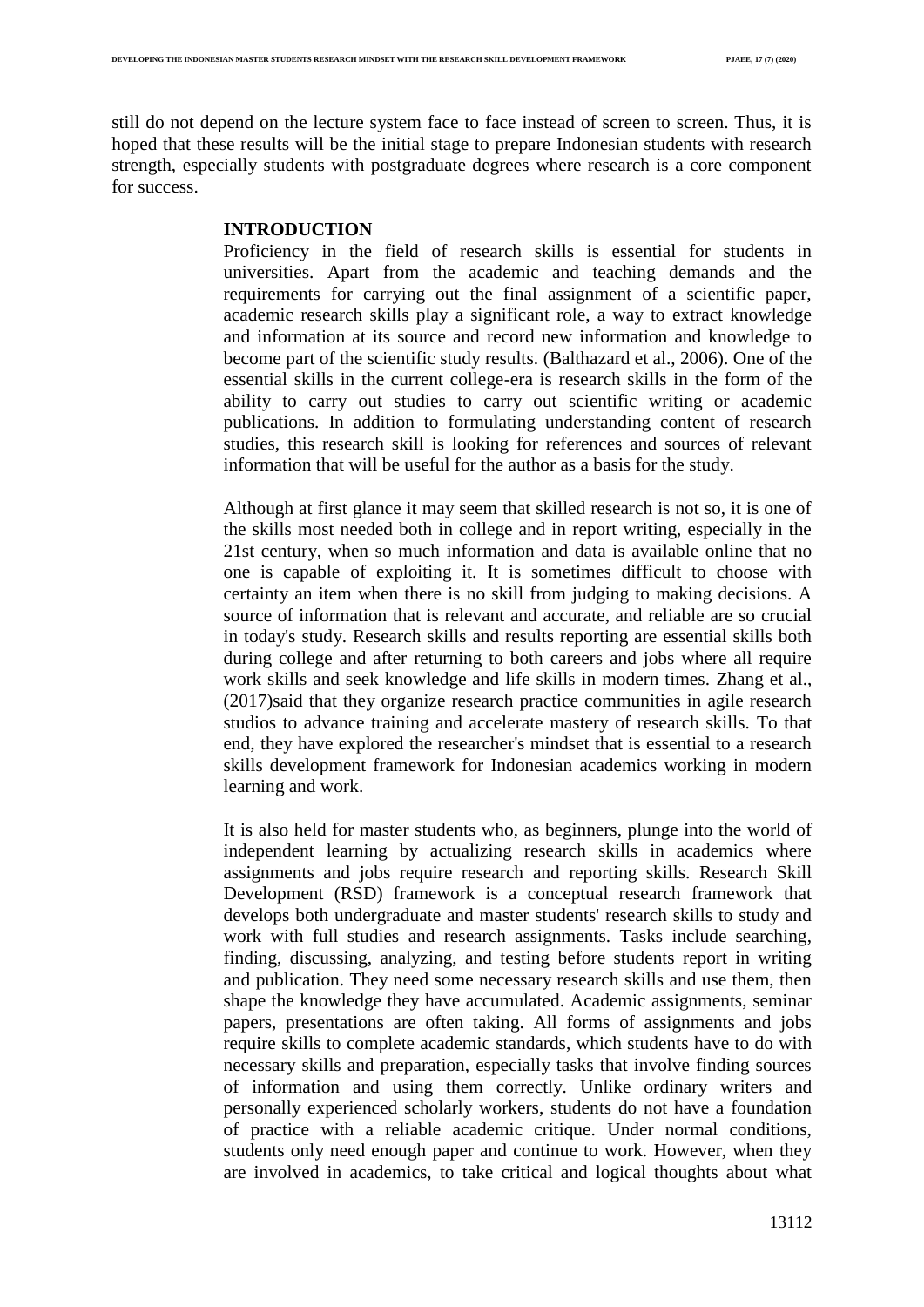they find, primarily online. Therefore, academic research development skills are necessary for the most important academic skills that master students must master during their studies, and after graduating, they must have a proper and competent research mindset.

#### *Research in academic and publication*

Research for postgraduate students is an essential element that is essential during college with all assignments to mark the course subject and publication of national and international journals. Especially the issue of science, which is a means of communication between scientific communities from various countries. The research results by Indonesian students or intellectuals will provide more comprehensive benefits after publication, not only in the national scope. International publications related to research results in Indonesia will also have another impact, namely showing the development and advancement of science and technology in the country. However, to be able to penetrate international publications requires strategic and smart efforts. On this basis, all Indonesian academics are challenged and the opportunity to become academics with international standards. So, Indonesian students must have the readiness and self-preparation at least they understand and have a favorable view of activities that involve research and writing. It is the reason why Indonesian academics are not playing their part in the international context. Therefore, Indonesian students must have a growth mindset with research skills and proper understanding, not seeing research as a problem but should be something that challenges intellectually besides the benefits found when their abilities are equal to those of international researchers.

Abdurrahman et al., (2017) explained that there is a correlation between success in research skills followed by a successful publication with international students' perceptions. Abdurrahman added that academic research perceptions would provide insight to postgraduate students at several universities in Australia. They are instrumental in taking lectures with course assignments and the skills to write scientific articles so that their paper results can be published in high impact international seminars, accredited national journals, journals indexed international, and even reputable international journals. Likewise, the publication can also provide opportunities for postgraduate students to get methods and strategies for writing articles directly from experienced sources so that students can prepare as early as possible articles to be published.

Ryan & Zuber-Skerritt, (2017) said that the quality of work and studies of postgraduate education is very much determined by their research abilities and mindset so that the quality of publications is the prime evidence of the originality of the research carried out and can be a track record of researchers as academics. (Angell et al., 2008; Kimani, 2014; Green & Lee, 1995). Authors or researchers can build international networks through these publications. An international network that can be built can occur if many scientific journals are used as reference sources and are also quoted in other researchers' scientific journals. The more scientific journals quoted by other researchers, the higher the researcher's reputation as Indonesian academics.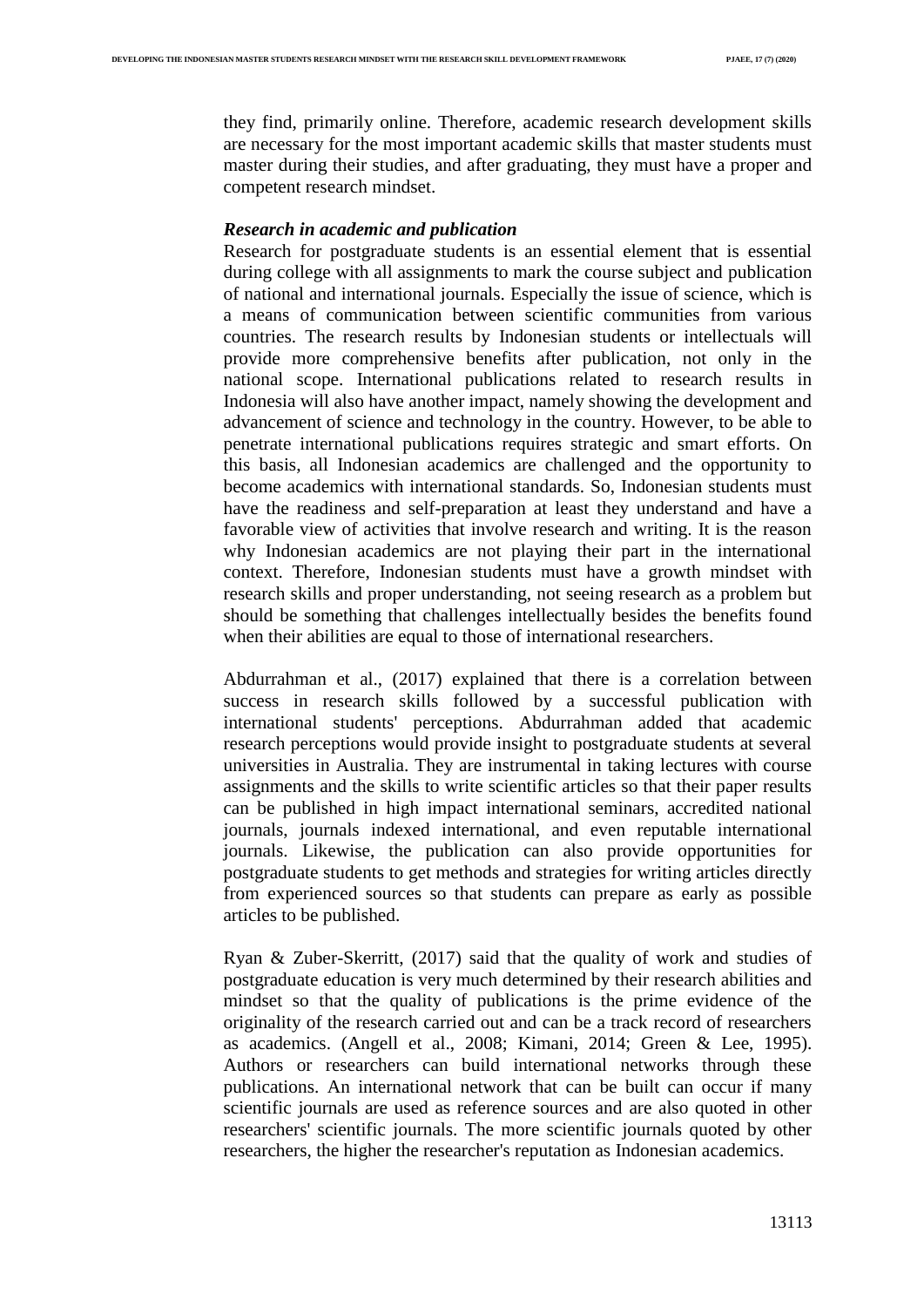# *The RSD framework in the Master Program*

Development of a Research Skills Development Framework in a Masters Program in Indonesia. If there is a question, why is research skills essential important? So the answer is that research skills are critical both as academic skills of the study period in completing assignments and final work and expertise in working while in the field of work. Because writing skill allows academic work to involve research activities since early time. Starting from looking for information, finding, analyzing, synthesizing and compiling writing as a report for each study outline, be it creative or academic writing. By developing skills and research methods that are organized and effective, students or researchers will be able to become knowledgeable in any researched and understood field.

There are many ways and methods to develop research skills. As skills and abilities, of course, there are ways and stages of jabbing the purpose of researching. According to Willison & Buisman-Pijlman, (2016), studying in a Ph.D. program requires research expertise that can be taken in easy stages across the undergraduate years. There are six tips for improving research skills commonly practiced in academic life. Here are some research practices and tips to help hone the RSD framework-style research skills;

The first step or initial facet is known as **EMBARK** or **INQUIRY**. It is the first step in determining the need for knowledge/understanding required by the study. This stage is very general, then goes in a specific way. Researching is heavy and significant work. So this work will be light and small if it is started well so that it does not become something very tiring. To get started becomes knowing where to start. There is nothing wrong with internet-assisted searches to get started. Online resources are as great as Google and Wikipedia. All allow search, although sometimes always accurate. It is a great way to adjust to data and information about a topic. Because it usually provides a general basic description with the help of machine searching, it will be elementary, brief, and essential points that will continue the initial stages of academic and field study activities.

The second approach of the RSD framework is to **FIND** or **GENERATE** the required information/data based on a methodology that follows the type and design of the study. The verb to generate to embody; to cause to become something, and generate information. So that it can be made vitally or naturally is by allowing more critical ideas. The RSD concept generates and generates all the data and knowledge required to design and distribute in abundance and importance. To produce data or realize information, design an introduction to produce something that can be processed. To generate ideas with a data-based searching process, it needs a unique way to approach. Obtaining information usually results in a particular method, such as observation, thinking, discussion, imagination, experimentation, and data processing. Everything happens in various ways and even events, and so on. In some instances, such as language, the information generated follows an evolutionary path rather than a revolution.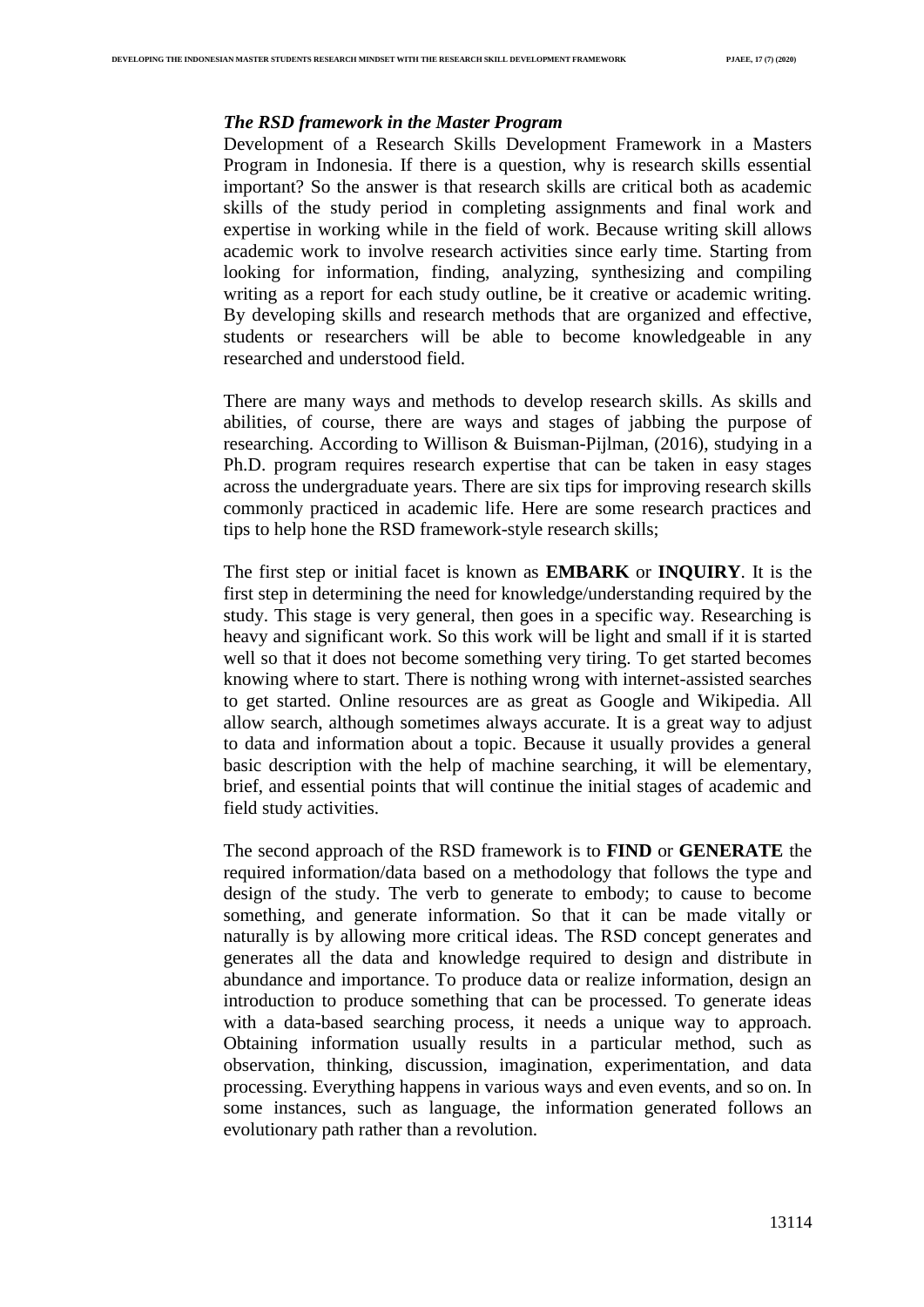Critically **EVALUATE** information/data and the **PROCESS** of finding/producing information according to the topic of study and discussion. There are stages of the evaluation process that can be started by determining the aspects to be evaluated. An activity or program discussion topic must be carried out involving various components or aspects that support each other's topic. Then participate in designing evaluation activities to be carried out. Then participate in collecting data and evaluating information through analysis and processing the data before reporting incorrect and concise written form.

**ORGANIZE** the information collected/ **GENERATE** and manage the research implementation process. Then, write a research report. According to the author's own experience, this stage first organizes ideas, then sets the topic. Furthermore, looking for sources of information and data. Resources and take essential notes by way of organizing ideas. Next, write down the first draft. Get in the habit of using footnotes or endnotes to document sources precisely and are traceable only recently revise the first draft when needed.

**SYNTHASE** and **ANALYZE** and apply new knowledge. Steps for synthesizing information from multiple sources first determine the source of information. Then outline the study structure. He was followed by writing the paragraph with the topic sentence, revising, editing, and correcting any mistakes. With the study's background, synthesizing knowledge is trying to summarize all relevant data on the study question. Can increase understanding of inconsistencies in various facts and identify evidence of the study to determine the direction of future research, with three paradigms of analysis, synthesis, and evaluation. John emphasizes that a fair writing process involves the three sequential paradigms, analysis, synthesis, and evaluation. The analysis step itself involves the formulation of designs and specifications for performance research.

Finally, according to the RSD facet, **COMMUNICATING** the study results in the form of knowledge and skill processes that are used to produce new things. With awareness of ethical, social, and cultural issues, the ability to communicate knowledge. Thus, it will point to a successful transfer of knowledge and skills. With these communicating skills, and based on the previous section's evidence, communicating skills can be defined as knowledge. Communication is a planned activity from conveying and creating interactively together—insights, assessments, or skills through verbal and nonverbal means. Successful communication is fundamental to the existence and survival of careers and jobs and in organizations. Communication skills are activities to create and share thoughts, information, perspectives, data, emotions between audiences to achieve a shared understanding. The communication skill is the key to all skills have been functioning from the starting project to the lasting task of researching.

#### **METHOD**

This research aims to prepare the mindset of Indonesian Masters's students with a Research Skills Development Framework. Lectures at the postgraduate level are very different from the system at undergraduate. Those who study the full course system where the face-to-face system in the classroom is replaced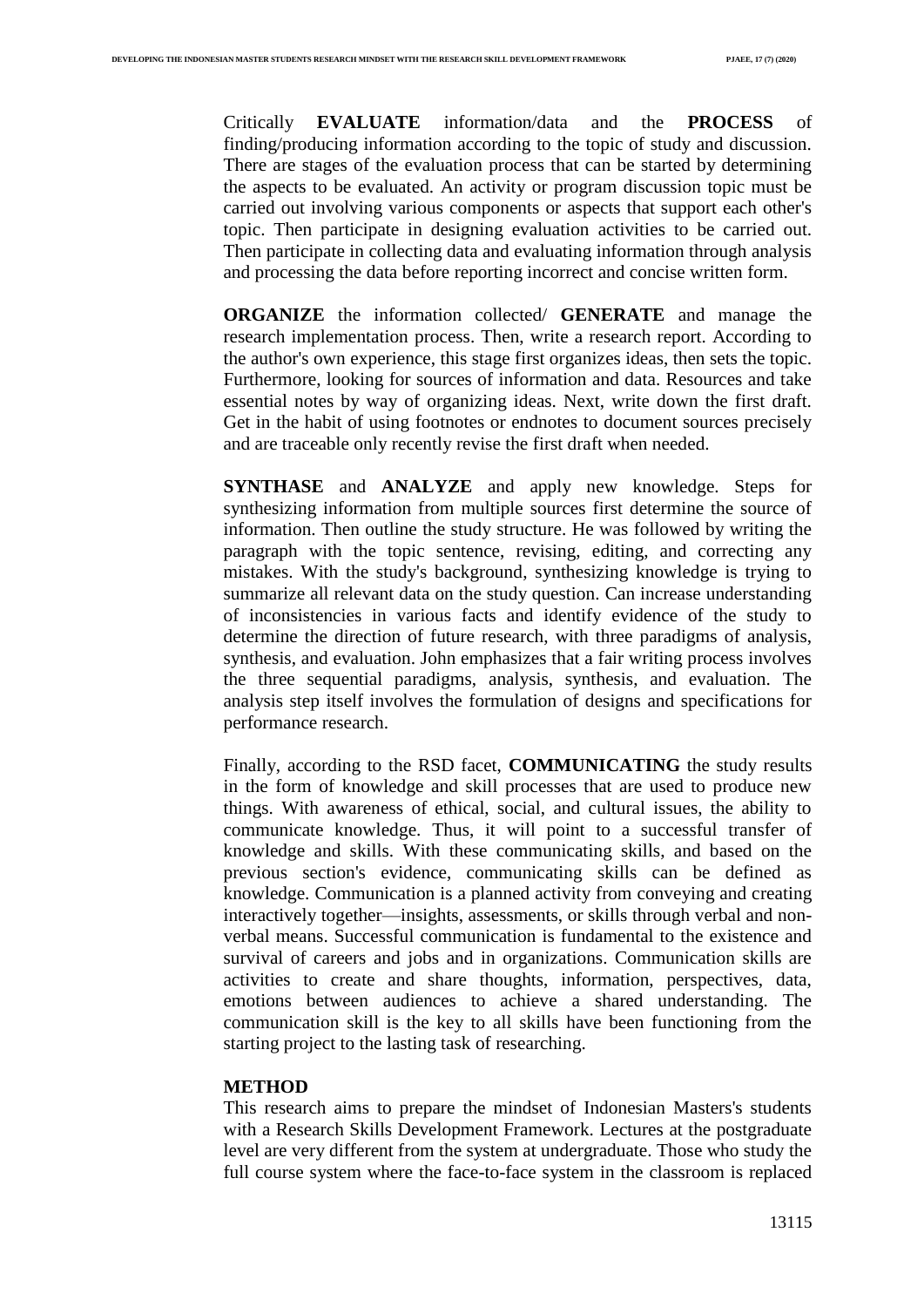by learning in an online-based way is mind objective. To understand how to prepare a mindset based on a research skills development framework, we have first collected a lot of international scientific literature and publications with interest in the RSD framework. Concretely, we reviewed one hundred papers related to the development of research competencies. However, after we researched and connected with research questions and topics, we only analyzed ten themes in-depth to prepare a research mindset for Indonesian postgraduate students with RSD, which is well known in Australia and New Zealand. The review process goes through the coding process, profound interpretation, and concluding and ensures that these findings or answers meet the principles of validity and reliability of the findings carried out by the phenomenological approach analysis. (J. Smith & Firth, 2011; J. A. Smith & Shinebourne, 2012).

# **RESULT**

# *Developing student research mindset*

Yeager & Dweck, (2012) reviewed the impact of mindsets that promote resilience when students believe that their characteristics can develop as they want. (Armstrong, 2009; Katz et al., 2000). Because life has challenges, resilience is very useful to be successful both in education and life. In this study, they looked at the impact of students' mindsets on resilience in facing every challenge of study and social life. This study has shown that students believe that intellectual skills are a quality of life that can develop. This trend indicates higher success across very strenuous educational transitions and more deep levels of completion. Other studies have also shown that believing in learning social attributes promotes or decreases aggression. They believe the mindset is growing and continually changing.

Dweck, (2009), Yeager & Dweck, (2012)studied mathematics/science mindset and achievement. He found that the mindset is a mind towards something that can be learned. Here the mindset he interpreted the mindset as perpetuating praise for intelligence without any other effort. Even though feedback says, the student's mindset returns to learning. This research has proven that when teachers and students believe in constant intelligence, they identify as having high abilities to change and continue to change. Difference way for some students and teachers who see mindsets can not be changed; they tend to be can not change the academic progress and achievement.

The findings of Claro et al., (2016)proved that practicing the mindset so that it can continue to grow will support and minimize the impact on the setbacks of students' learning careers. This study suggests that developing a mindset from school age will enable a mindset that brilliance can continue to change through development efforts from all directions. It ensures that the human mindset can be developed to achieve all its potential, including almost all students and society's social and economic strata. It also confirms the relationship between learning effort and the mindset for knowledge. This finding found that students from caring families will be successful in life because they have a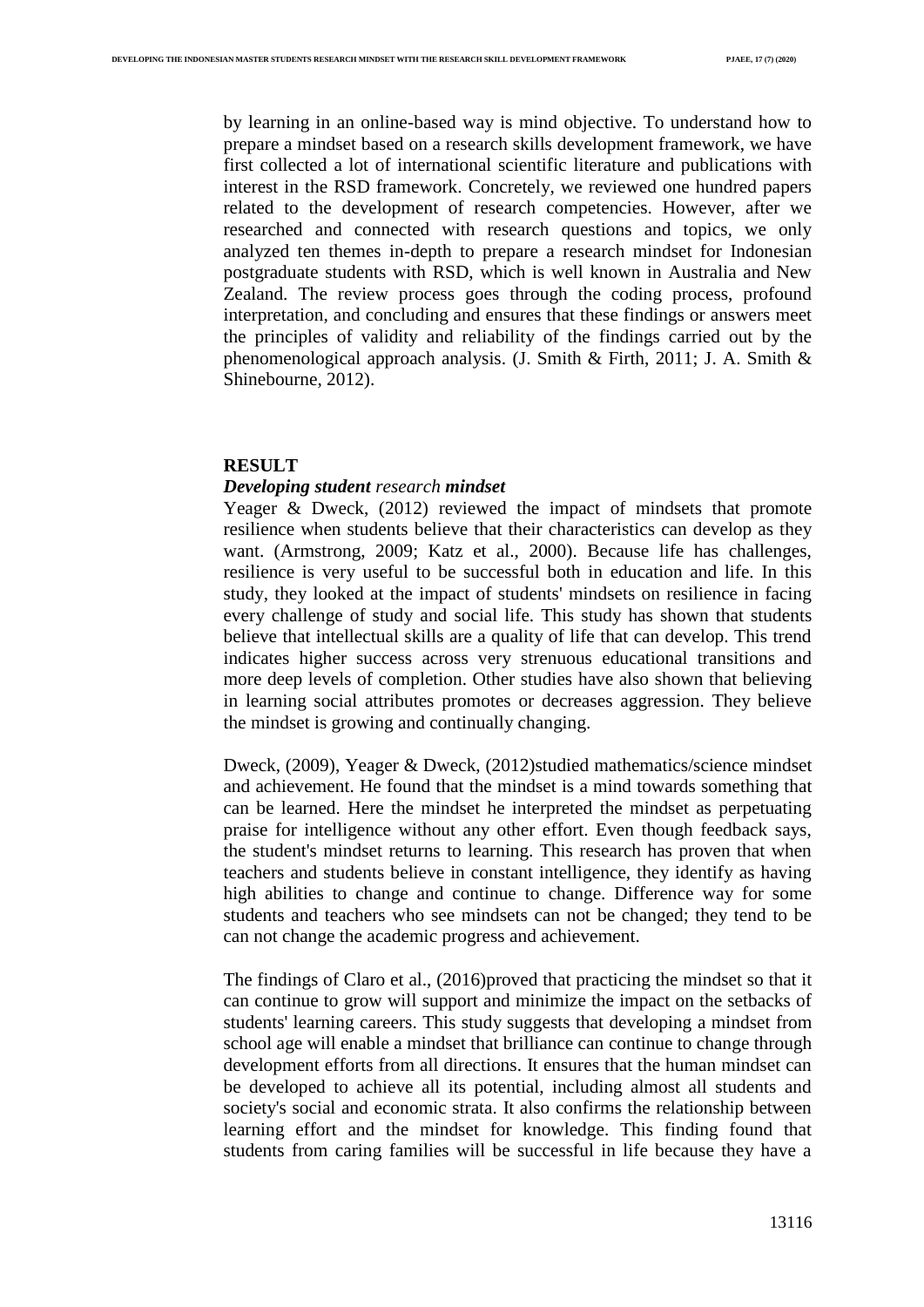continuously sharpened mindset, compared to families who do not want to change.

Bilén et al., (2005) developed and assessed students' entrepreneurial skills and learning mindset. Their work also outlined five E-SHOP program components to meet this mission. The core course for the minor, E-SHOP competitions in which students exhibit their products and ideas. The E-SHOP Event Series, student organizations to support out‐of‐classroom entrepreneurial interest, and team projects for local industry and Penn State researchers is so essential Penn national engineering entrepreneurship work is analyzed, summarized both quantitative and qualitative data to date, previews future analysis plans, and improves a conclusion of lessons practice during the work and application of this pape.

Lovvorn  $\&$  Chen, (2011)developed a global mindset, the relationship between an international task and national intelligence. They studied young musicians' mindset on how roles have motivation, self theorizing, resilience, and continuity. The study is a global mindset is essential for every motivator and manager to pursue the organization's international success now and in the future. International projects are prepared to be one way to foster an international mindset. The skills, complexity of the mind and the expanded work resulting from international associations have provided ex-pats with a unique and often relaxed understanding. However, the experience abroad will not be successful if every experience results in ex-pats gaining broader thinking and improved expertise. He developed a new style that explains how a person's intelligence of experience will influence the interplay between international experience and a worldwide mindset. We suggest that moderators - intelligence between countries – should have a role in transforming international experience into an internationalization mindset.

Noel & Liub,  $(2017)$  designed thoughts in creating a new teaching paradigm for elementary school students by involving themselves towards high-level success is essential. At first, they asked whether teaching design could positively impact the first school students more than preparing designers? As educational designers, they understand almost all intuitive education design teaching. Most of the design teaching is useful to expose students to teaching design because of the benefits of specific design pedagogies, such as problemsolving based learning at work, student-centered creativity, and iterations of designing prototypes and testing. Their study seeks to review and synthesize existing literature and produce preliminary analyses that will support the development of design thinking education interventions at the primary school level, leading to a shift in the educational paradigm at this level.

Although it has been widely proven that design education can play a successful role in supporting the traditional education model of changing the mindset, this study also sought to raise that apart in the delivery of skills and abilities such as mathematics and language arts. From meeting the demands of mindset education, the principles of creative thinking in teaching students fundamentals such as empathy, a collaboration between students and teaching facilitation, student centering, and creativity through design and testing, will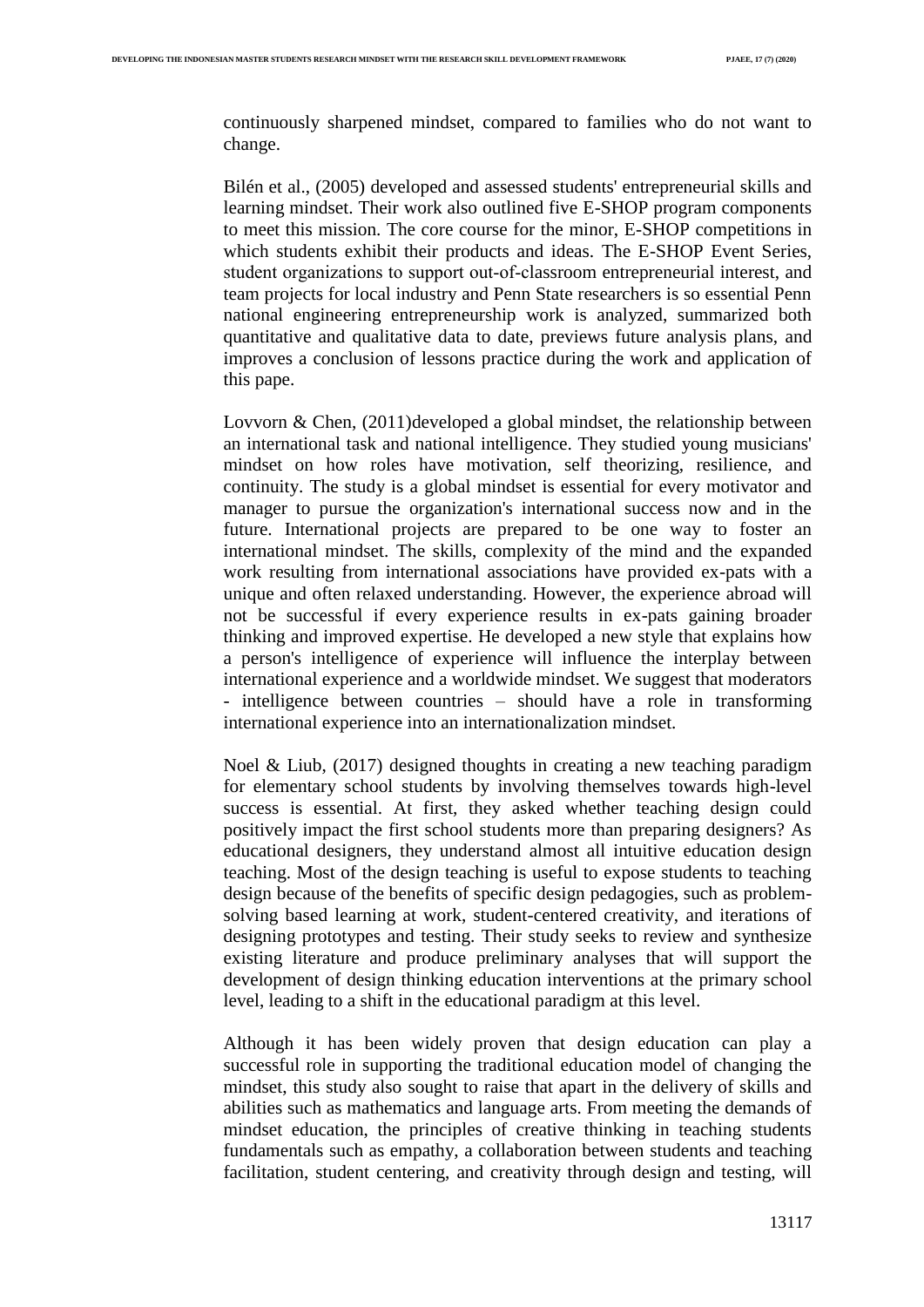provide a strong understanding for students not only wanting the world of design in the future but also to any profession in difficult times and leading to higher teaching at the level of education and to tremendous success in life.

Carpenter & Pease, (2013) prepare students to learn to take responsibility for learning for the future of their lives. They said the role and strategy of learning outside of school. Standardized testing-based reliability measures often lead to overemphasis on science and facts, which leads to passive learning. According to this study, schools have no impact on the skills or skills needed in the real world and schools can often tire and demoralize students. Their study confirms that students must be prepared to assume a more fantastic future for themselves, achieve a high level of understanding with transferable skills that benefit students throughout life. Therefore, schools and teachers should pay greater attention to honing skills that allow students to take over responsibility for the future. Their study identified and discussed three essential skills that convince students to assume more responsibility for work: self-regulation, collaboration, students, and dynamic thinking. After reviewing many of the current research findings on aspects that contribute to extramural learning skills and discussing the importance of learners in non-school contexts and beyond, they finally discussed the need for a higher grade study of what interventions could be aimed at students' future development.

Costin et al., (2018) used simulation tests to improve businessmen's independence and mindset; an exploratory case study of entrepreneurs who enhance various success skills, including business decision-making skills, taking risks and solving business problems, and practicing communication, and solid teamwork. Simulation tests are increasingly being applied in both the campus and business world to improve the skills mentioned above. This study describes a businessman simulation test in which graduates play a game to simulate a profitable business's management and management and operation. The test replicates real-world business scenarios, thereby providing a creative and dynamic educational environment.

Polirstok, (2017)are how strategies to increase study achievement in senior high school students; a look at resilience and a future-oriented mindset. This article discusses high school students' academic performance of resilience and forward-thinking minds through detailed reading reviews. They are assessing the causes that make students challenging? Persistent in all the struggles? Willing to face all academic challenges? Research on resilience and forwardthinking provides insight into why many middle students struggle successfully academically. Meanwhile, Duckworth also discusses what students' persistence and resilience are; Dweck combines a forward-thinking mindset with a fixed static mindset versus a growth mindset, a willingness to be prepared for the challenges of study belief in oneself as a student who must always be changing. Techniques and learning materials that can encourage students to cultivate persistence and develop a mindset are presented as the primary keys to successfully influencing performance both academically and in the future career world.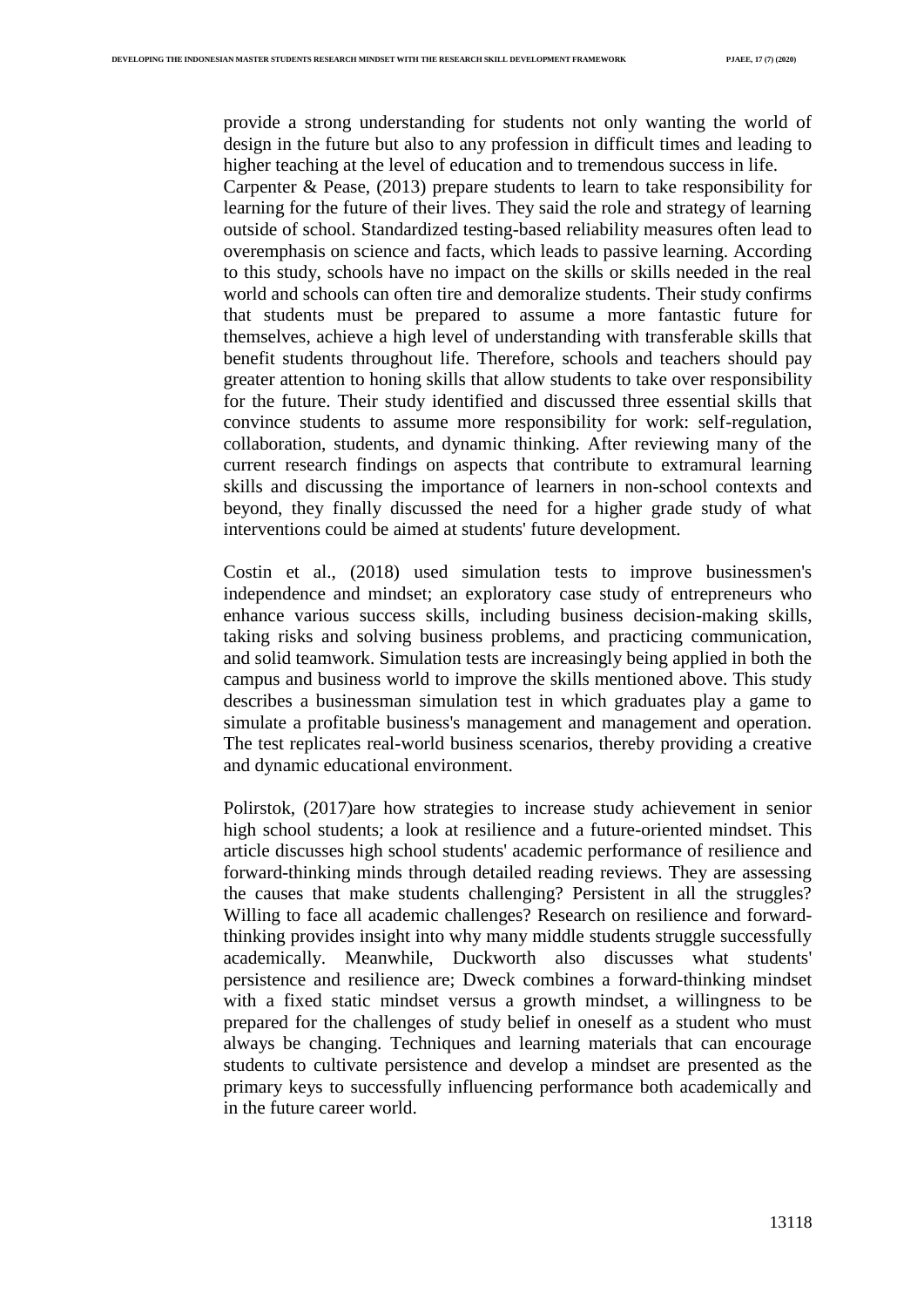#### **DISCUSSION**

This qualitative research's main objective is to identify core values in preparing the research mindset of Indonesian master students with the framework of Research Skill Development (RSD). Belief in the success of learning in the postgraduate program is highly dependent on the ability to study and work towards the completion of foreign assignments with the abilities and capabilities of higher study skills. It allows students to identify study problems, collect data from accurate and valid information sources, help overcome problems, evaluate information and data sources, analyze with the quality and relevance of data, and produce appropriate communication and practical solutions to the problems studied. Students' research skills, especially students, allow people to identify challenges and devise solutions that can help students themselves. More specifically, the research skills development framework (RSD), which was initiated by Willison & O'Regan, (2007)South Australia, is a tool that has been widely applied to and in analyzing problems and planning lessons for the systematic development of research skills of undergraduate students. (J. W. Willison, 2012). This framework is descriptive, scalable, and useful for assignments and jobs, courses by research or nonresearch, planning purposes, and research skills development where academic tasks involve the ability to carry out studies of various types and designs.

## *Developing a better student growth research mindset*

This study's findings have identified several developmental mindsets that can occur in students regarding their independence and resilience while in college or when they return to their real work career. Students who have a fixed mindset only believe that their talents and intellectuals are individual, even though they are not dead. They only have a certain number, and that is all that can happen. In this mindset, students may become so hard-working and concerned by becoming more active and appearing highly talented that they never fulfill their potential to their fullest. However, students with a continually changing mindset with a knack for thinking about management and skills can achieve through development ass potential individuals who produce successful results through all their might, non-stop practice, and specialized classroom instruction. Students do not believe that every individual has unequal potential or that any student can be super brilliant and successful. (Dweck, 2009).

However, Burnette et al., (2020)said that those students with an open mindset understand that even an individual cannot be brilliant without going to the trouble of passionate and highly dedicated practice. In the open and growth mindset, their talents and other traits are something they build and develop, not something that comes to show the world and try to slide their way to great success. The studies we have presented repeatedly have shown that an open and growth mindset fosters a healthier positive attitude towards effort and effort and continuous learning, a hunger for knowledge of feedback, a more remarkable ability to work to deal with setbacks and losses successfully, and better performance much better over time and beyond. How is the mindset of work and business, and what can supervisors do to develop an open mindset? Before discussing these findings, we tried to answer some of the study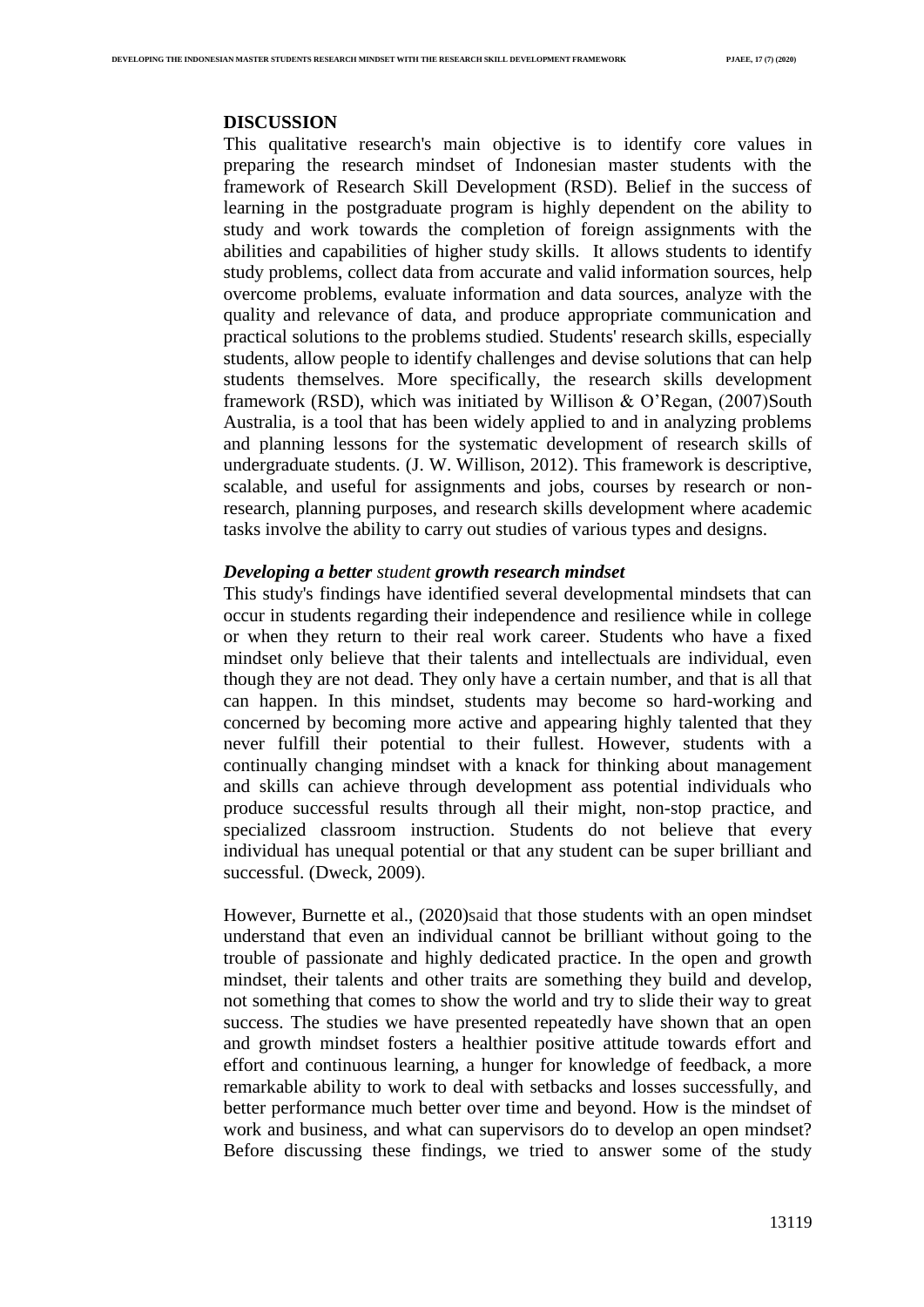questions above that we often ask about the mindset of master students in working and studying in their respective majors.

#### *Student Research mindset*

Student research mindset the developing mindset is the idea of life; with endless efforts, it is possible to increase intelligence, trained talents, and achievement abilities. Our findings also found that students with a closed research mindset give up easily when things get rigid and frustrating - they may run away from problems and challenges so often cut their way, see defeat as a failure rather than delay, or approach success differently to their classmates with a growth mindset and open. Our ten findings are students' mindsets in research-based programs that teach students the research skills needed to master competence, success, and emotion. There are many mindsets of everything possible, enthusiasm and encouragement to study and willingness to try. we found that not many students were responsible for failing due to a closed mindset. An attitude of gratitude and life to share and time together to share success with thorough research and learning assignments and activities are two great habits to have. (Dweck, 2009).

Adams (2019) noted that developing a growth mindset in the ensemble good rehearsal in life. Students' research mindset remains the most common, and the most dangerous is to be understood and considered to understand how it affects students. For example, in a closed mindset, students believe that they are born naturally or are not good at dancing. In the student growth mindset, they believed that any student would be more brilliantly successful in his studies and future careers. To do something big and grand, students must be able to learn more resources on their own and believe in their abilities to be successful in college and at work. Our findings confirm that success is not an easy thing to happen, but they are working hard. So, master students must have the seriousness of themselves to speak out positive, not negative things in their friends and colleagues' heads.

### **CONCLUSION**

It can also include a final thought or reflection to highlight the significance of the topic. As previously discussed, this study aims to identify ways and methods of preparing Indonesian master students with a growth mindset with the Research Skills Development Framework or the RSD framework. Considering the literature and ten international studies that address the mindset of master students in research skills, skills when they study and pursue their jobs and careers. The ten findings include, we can report that the mindset of Indonesian master student research has not been sharpened and sharpened with an open and developed mindset, this is because the independence of learning as mentioned has not been fully accustomed to both lecturers and students. Thus, students still rely heavily on face-to-face lectures and class-to-class lactation, not screen to screen or project to project. Thus, we can hope that our findings can be an initial step and input to prepare Indonesian master students who have the power of a research mindset, especially postgraduate students where research expertise is a core component for success during college or when they return to both jobs.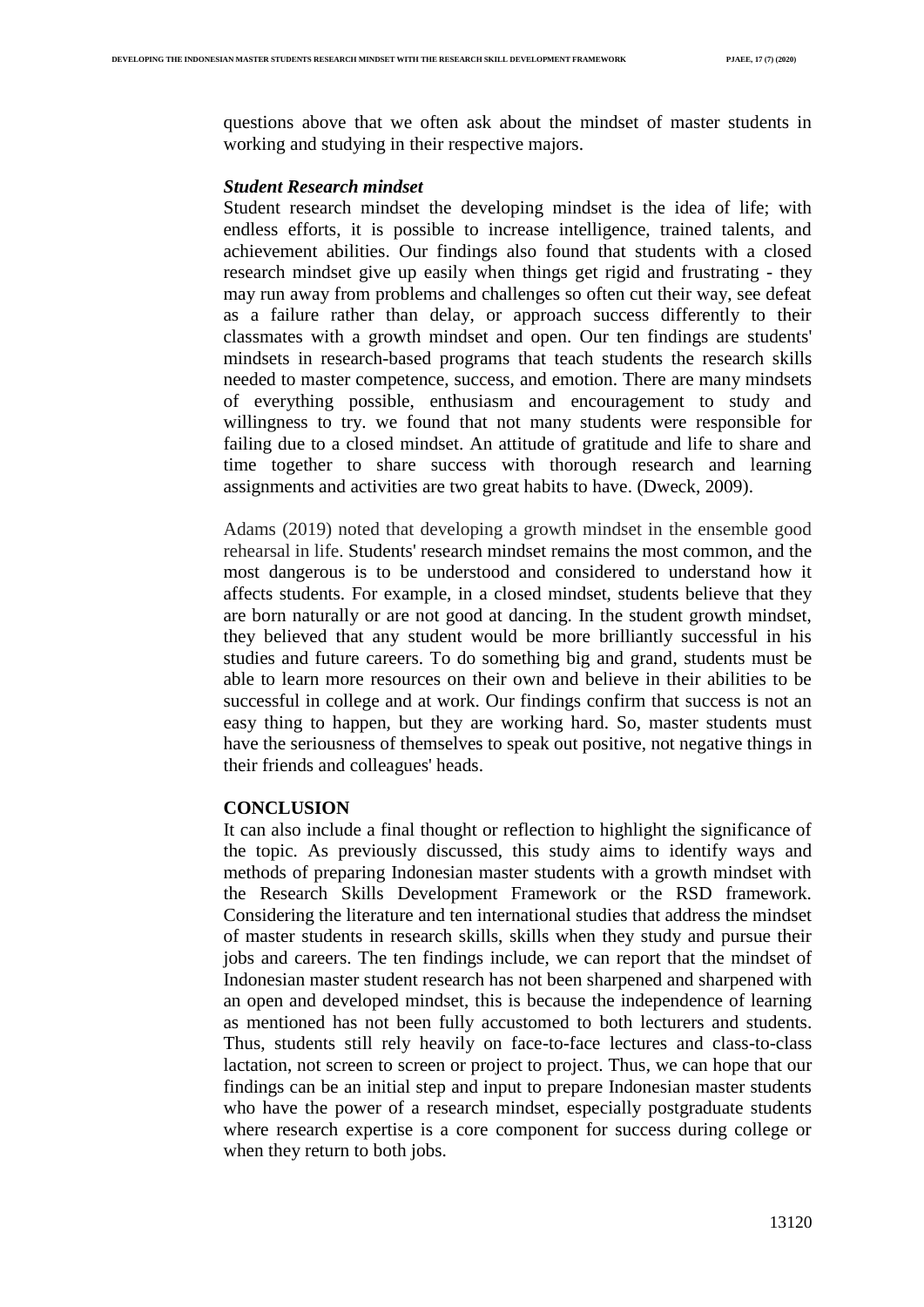#### **REFERENCE**

- Abdurrahman, D., Willison, J., & Sabir, F. (2017). International postgraduate students' perception of the research skill development framework. National Conference on Teachers' Professional Conference, 1(0), 77– 81.
- Angell, R. J., Heffernan, T. W., & Megicks, P. (2008). Service quality in postgraduate education. Quality Assurance in Education.
- Armstrong, T. (2009). Multiple intelligences in the classroom. Ascd.
- Balthazard, P. A., Cooke, R. A., & Potter, R. E. (2006). Dysfunctional culture, dysfunctional organization: Capturing the behavioral norms that form organizational culture and drive performance. Journal of Managerial Psychology, 21(8), 709–732.
- Bilén, S. G., Kisenwether, E. C., Rzasa, S. E., & Wise, J. C. (2005). Developing and assessing students' entrepreneurial skills and mind-set. Journal of Engineering Education, 94(2), 233–243.
- Burnette, J. L., Pollack, J. M., Forsyth, R. B., Hoyt, C. L., Babij, A. D., Thomas, F. N., & Coy, A. E. (2020). A growth mindset intervention: Enhancing students' entrepreneurial self-efficacy and career development. Entrepreneurship Theory and Practice, 44(5), 878–908.
- Carpenter, J. P., & Pease, J. S. (2013). Preparing students to take responsibility for learning: The role of non-curricular learning strategies. Journal of Curriculum and Instruction, 7(2), 38–55.
- Claro, S., Paunesku, D., & Dweck, C. S. (2016). Growth mindset tempers the effects of poverty on academic achievement. Proceedings of the National Academy of Sciences, 113(31), 8664–8668.
- Costin, Y., O'Brien, M. P., & Slattery, D. M. (2018). Using simulation to develop entrepreneurial skills and mind-set: An exploratory case study.
- Dweck, C. S. (2009). Mindsets: Developing talent through a growth mindset. Olympic Coach, 21(1), 4–7.
- Green, B., & Lee, A. (1995). Introduction, postgraduate studies/postgraduate pedagogy? Australian Universities' Review, The, 38(2), 2.
- Katz, L. G., Chard, S. C., & Chard, S. (2000). Engaging children's minds: The project approach. Greenwood Publishing Group.
- Kimani, E. N. (2014). Challenges in quality control for postgraduate supervision. International Journal of Humanities Social Sciences and Education, 1(9), 63–70.
- Lovvorn, A. S., & Chen, J.-S. (2011). Developing a global mindset: The relationship between an international assignment and cultural intelligence. International Journal of Business and Social Science, 2(9).
- Noel, L.-A., & Liub, T. L. (2017). Using Design Thinking to Create a New Education Paradigm for Elementary Level Children for Higher Student Engagement and Success. Design and Technology Education, 22(1), n1.
- Polirstok, S. (2017). Strategies to improve academic achievement in secondary school students: Perspectives on grit and mindset. SAGE Open, 7(4), 2158244017745111.
- Ryan, Y., & Zuber-Skerritt, O. (2017). Quality in postgraduate education. Routledge.
- Smith, J. A., & Shinebourne, P. (2012). Interpretative phenomenological analysis. American Psychological Association.